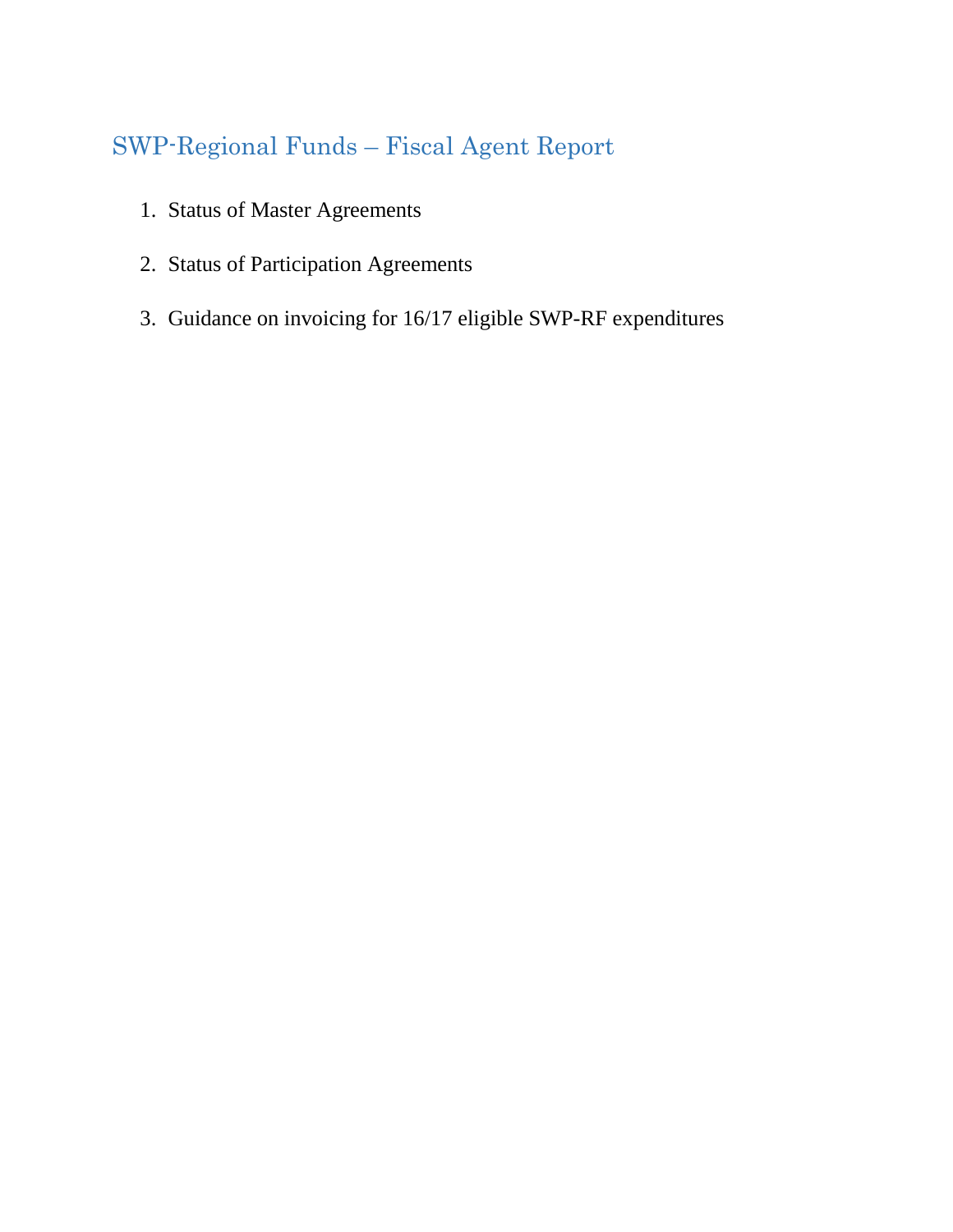#### SWP-REGIONAL FUND MASTER AGREEMENTS

The following Master Agreements have been received:

- Cerritos Community College District
- Citrus Community College District
- Coast Community College District
- El Camino CCD
- Glendale CCD
- Los Angeles CCD
- Mt. San Antonio CCD
- North Orange County CCD
- The Pasadena Area CCD
- Rio Hondo CCD
- Santa Monica CCD

The following Master Agreements have **not** been received:

- Compton CCD
- Long Beach CCD
- South Orange County CCD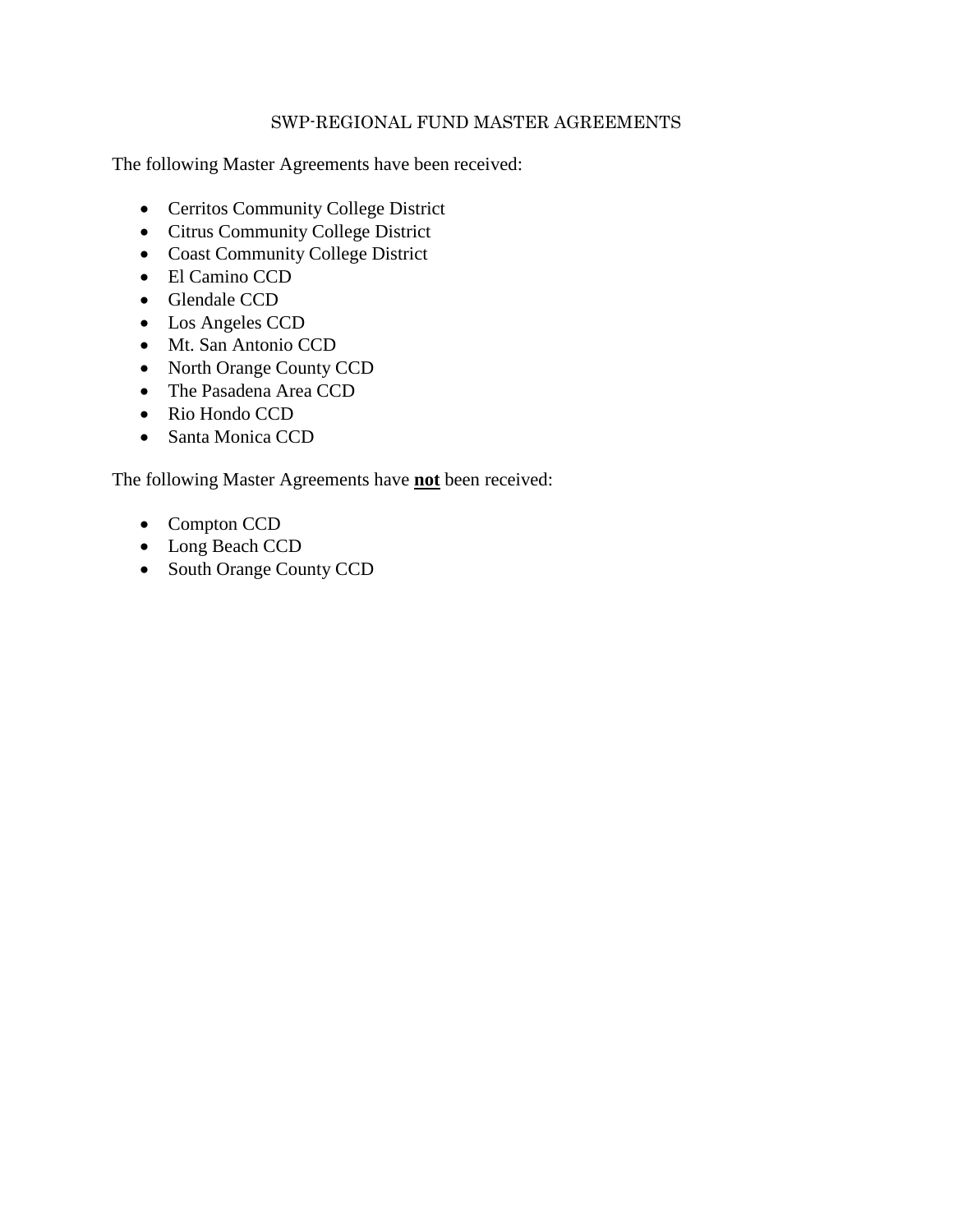| Colleges                    | Participation Agreement sent for signatures | <b>DATES</b>  |
|-----------------------------|---------------------------------------------|---------------|
| <b>LA Colleges</b>          |                                             |               |
| Cerritos                    | Yes, sent for signatures                    | As of 4/19/17 |
| Citrus                      | Yes, sent for signatures                    | As of 4/19/17 |
| East LA                     | Yes, will send for signatures               | As of 4/21/17 |
| El Camino                   | Yes, sent for signatures                    | As of 4/19/17 |
| El Camino Compton<br>Center | Yes, will send for signatures               | As of 4/21/17 |
| Glendale                    | Yes, will send for signatures               | As of 4/21/17 |
| Pasadena City               | Yes, will send for signatures               | As of 4/21/17 |
| Rio Hondo                   | Yes, will send for signatures               | As of 4/21/17 |
| Santa Monica                | Yes, will send for signatures               | As of 4/21/17 |
| West LA                     | Yes, will send for signatures               | As of 4/21/17 |
| LA City                     | <b>Project budget pending</b>               | As of 4/19/17 |
| <b>LA Harbor</b>            | Yes, will send for signatures               | As of 4/21/17 |
| <b>LA Mission</b>           | Yes, will send for signatures               | As of 4/21/17 |
| <b>LA Pierce</b>            | Yes, will send for signatures               | As of 4/21/17 |
| LA Southwest                | <b>Project budget pending</b>               | As of 4/19/17 |
| LA Trade                    | Yes, will send for signatures               | As of 4/21/17 |
| LA Valley                   | Yes, sent for signatures                    | 4/12/17       |
| Long Beach                  | Yes, will send for signatures               | As of 4/21/17 |
| Mt. SAC                     | <b>Project budget pending</b>               | As of 4/19/17 |
| <b>OC Colleges</b>          |                                             |               |
| Irvine                      | Yes, sent for signatures                    | 4/11/17       |
| Coastline                   | Yes, sent for signatures                    | 4/12/17       |
| Cypress                     | Yes, sent for signatures                    | 4/11/17       |
| Fullerton                   | Yes, sent for signatures                    | 4/12/17       |
| Golden West                 | Yes, sent for signatures                    | 4/11/17       |
| <b>Orange Coast</b>         | Yes, sent for signatures                    | 4/12/17       |
| Saddleback                  | Yes, sent for signatures                    | 4/12/17       |
| Santa Ana                   | Yes, sent for signatures                    | 4/18/17       |
| Santiago Canyon             | Original signed copy obtained               | 4/11/17       |

## **SWP Participation Agreement Review**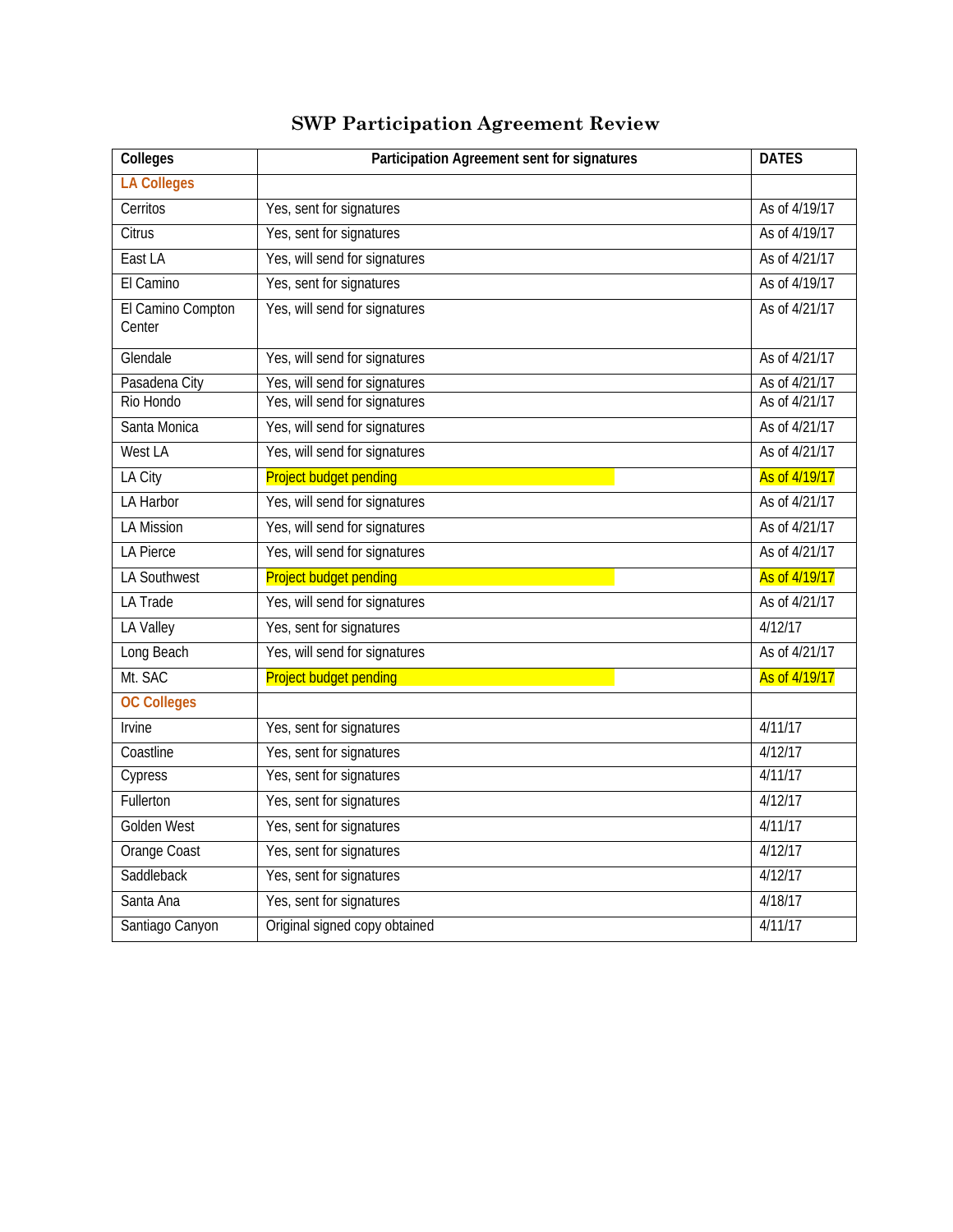### **LA/OC SWP Regional Projects**

| <b>LA Regional Projects</b>              | Sent to Lead, Partners, RC Directors |  |
|------------------------------------------|--------------------------------------|--|
| Los Angeles Workforce Educational Center | Yes on 4/19/17                       |  |
| LA Regional Marketing Project            | Yes on 4/19/17                       |  |
| Career Pathway Specialist                | Yes on 4/18/17                       |  |
| CTE Regional Internship & Job Academy    | Yes on 4/19/17                       |  |
| Entrepreneur mindset                     | Yes on 4/19/17                       |  |
| San Gabriel Cooperative Experience       | Yes on 4/19/17                       |  |
| <b>CTE Readiness &amp; Boot Camp</b>     | Pending on resolving a budget issue  |  |
| <b>Teacher Preparation Pipeline</b>      | Will be sent on 4/20/17              |  |
| <b>LEAP</b> project                      | Will be sent on 4/20/17              |  |
| Uniquely Abled Academy                   | Will be sent on 4/20/17              |  |
| Crosstown Engineering                    | Will be sent on 4/20/17              |  |
| Adv. Transportation                      | Will be sent on 4/20/17              |  |
| <b>Bioscience Collaborative</b>          | Will be sent on 4/20/17              |  |
| LA Regional Workforce Plan               | Will be sent on 4/20/17              |  |
| <b>HVACR Collaborative</b>               | Will be sent on 4/20/17              |  |
| <b>Pro GTL</b>                           | Pending on a budget issue            |  |
| A Regional Career Pathway Approach       | Will be sent on 4/20/17              |  |
| <b>Regional Netlabs</b>                  | Will be sent on 4/20/17              |  |
| LA High Tech Bridge                      | Will be sent on 4/20/17              |  |
| <b>iCAPS</b>                             | Will be sent on 4/20/17              |  |
|                                          |                                      |  |
| <b>OC Regional Projects</b>              | Sent to Lead, Partners, RC Directors |  |

| <b>OC Regional Projects</b>                    | Sent to Lead, Partners, RC Directors |
|------------------------------------------------|--------------------------------------|
| Cyber patriot Initiative                       | Yes on 4/18/17                       |
| Energy & Sustainability                        | Yes on 4/18/17                       |
| <b>Engineering Tech Innovation (Drones)</b>    | Yes on 4/18/17                       |
| Automotive Technology Collaborative            | Yes on 4/18/17                       |
| Seamless Pathways for non-credit               | Yes on 4/18/17                       |
| Regional Data Enhancement                      | Yes on 4/18/17                       |
| LEAP project/ Regional Catalog                 | Yes on 4/18/17                       |
| <b>CTE Instructor Professional Development</b> | Yes on 4/19/17                       |
| <b>Regional Marketing Project</b>              | Yes on 4/18/17                       |
| <b>Regional Netlabs</b>                        | Yes on 4/19/17                       |
| Vertical Sector: Biotechnology                 | Yes on 4/19/17                       |
| Vertical Sector: GTL                           | Yes on 4/19/17                       |
| Vertical Sector: Health                        | Yes on 4/19/17                       |
| Vertical Sector: Hospitality                   | Yes on 4/19/17                       |
| <b>Vertical Sector: Small Business</b>         | Yes on 4/19/17                       |